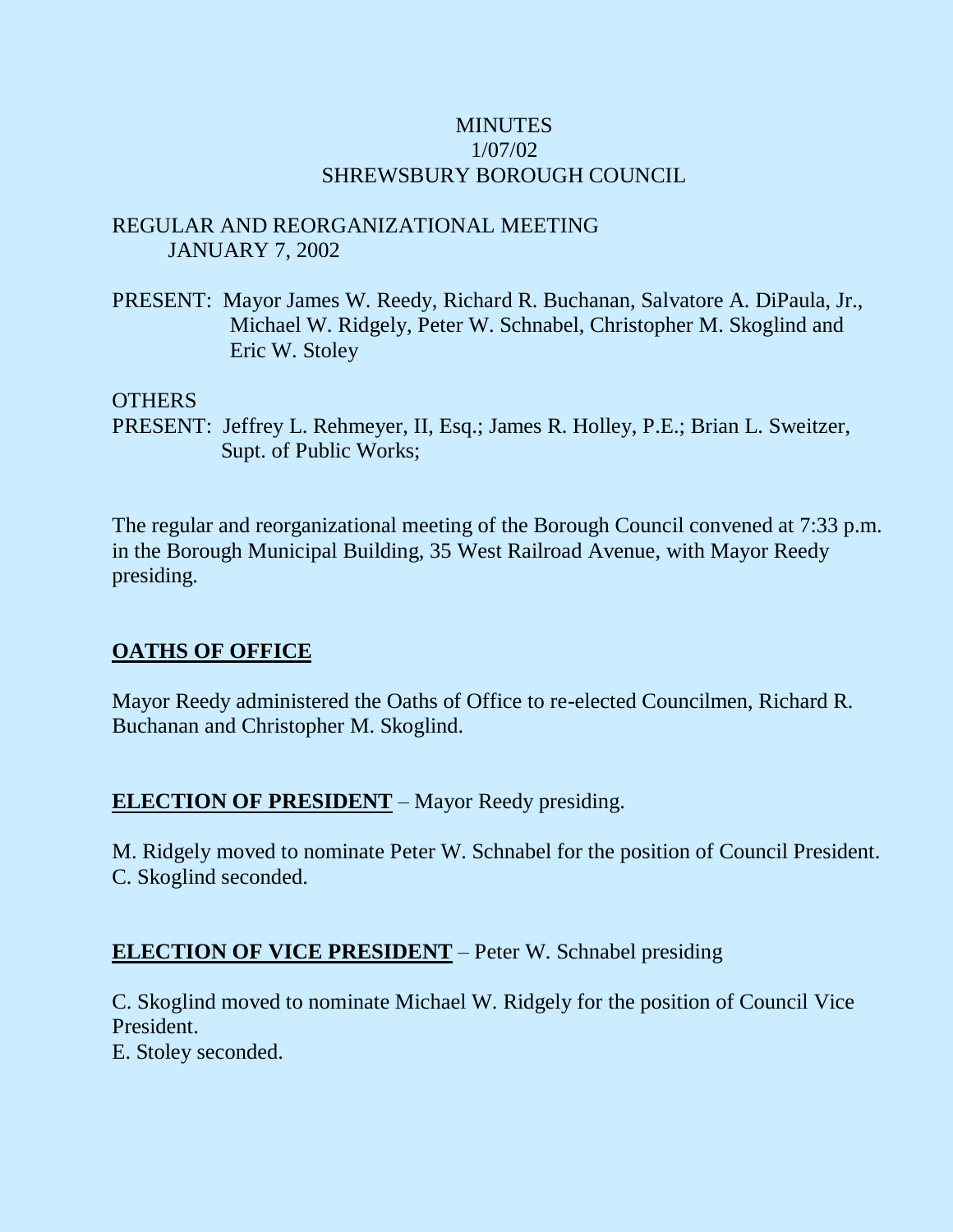## **APPOINTMENTS BY COUNCIL**

Secretary – Cindy L. Bosley Assistant Secretary – Doreen Y. Smith Treasurer – Cindy L. Bosley Borough Solicitor – Jeffrey L. Rehmeyer, II of CGA The Law Firm Zoning Hearing Board Solicitor – Harry L. McNeal, Jr., Esq. Sewage Enforcement Officer – David Brown Auditor – Donald F. Martin, CPA Zoning Officer – Jeff Keating BOCA Inspector – Irvin Rappoldt Borough Engineer – James R. Holley & Associates Planning Commission Engineer – James R. Holley & Associates

All were in favor of the above appointments. If Irvin Rappoldt is not BOCA certified, he must become certified within one year.

## **OTHER APPOINTMENTS**

Water & Sewer

Richard R. Buchanan, Chairman Eric W. Stoley Salvatore A. DiPaula, Jr.

Public Roads & Lighting

Christopher M. Skoglind, Chairman Eric W. Stoley Salvatore A. DiPaula, Jr.

Public Safety, Welfare and Personnel

Salvatore A. DiPaula, Jr., Chairman Richard R. Buchanan Joseph M. Leshko

Public Lands & Buildings and Finance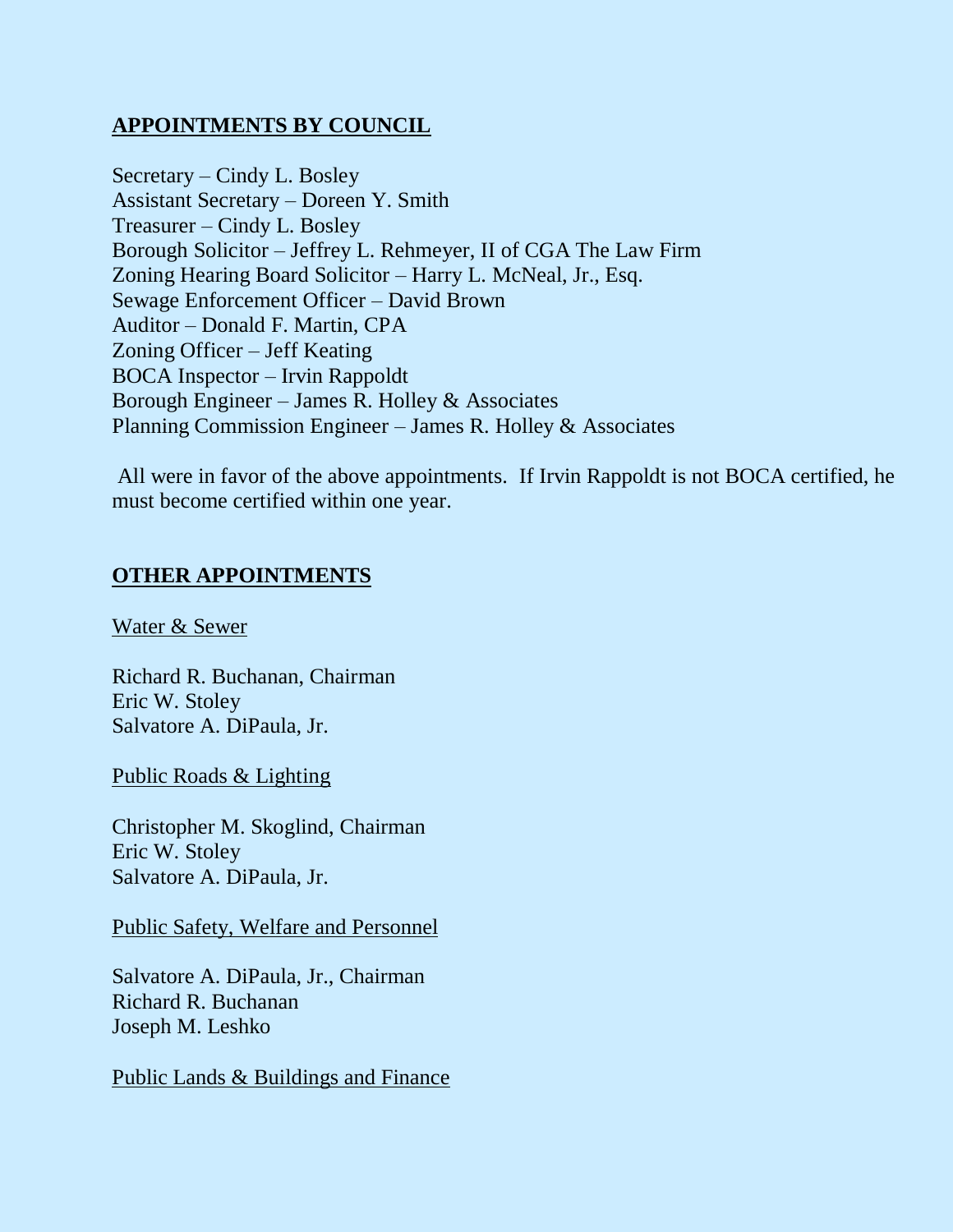Michael W. Ridgley, Chairman Joseph M. Leshko Christopher M. Skoglind

Retirement Committee: Trustees Pension

Christopher M. Skoglind, Chairman Michael W. Ridgely

Chief Administrator of Pension Plan

Christopher M. Skoglind

Local Government Advisory Committee

Joseph M. Leshko Eric W. Stoley – alternate

Council of Governments

Eric W. Stoley Richard R. Buchanan – alternate

#### York Area Earned Income Tax Board of Directors

Joseph M. Leshko Eric W. Stoley – alternate

Emergency Management Representative

Eric W. Stoley

Vacancy Board

Christopher M. Skoglind Vacant – George Smith

Emergency Management Director/Coordinator

Bradford J. Bobbitt, Coordinator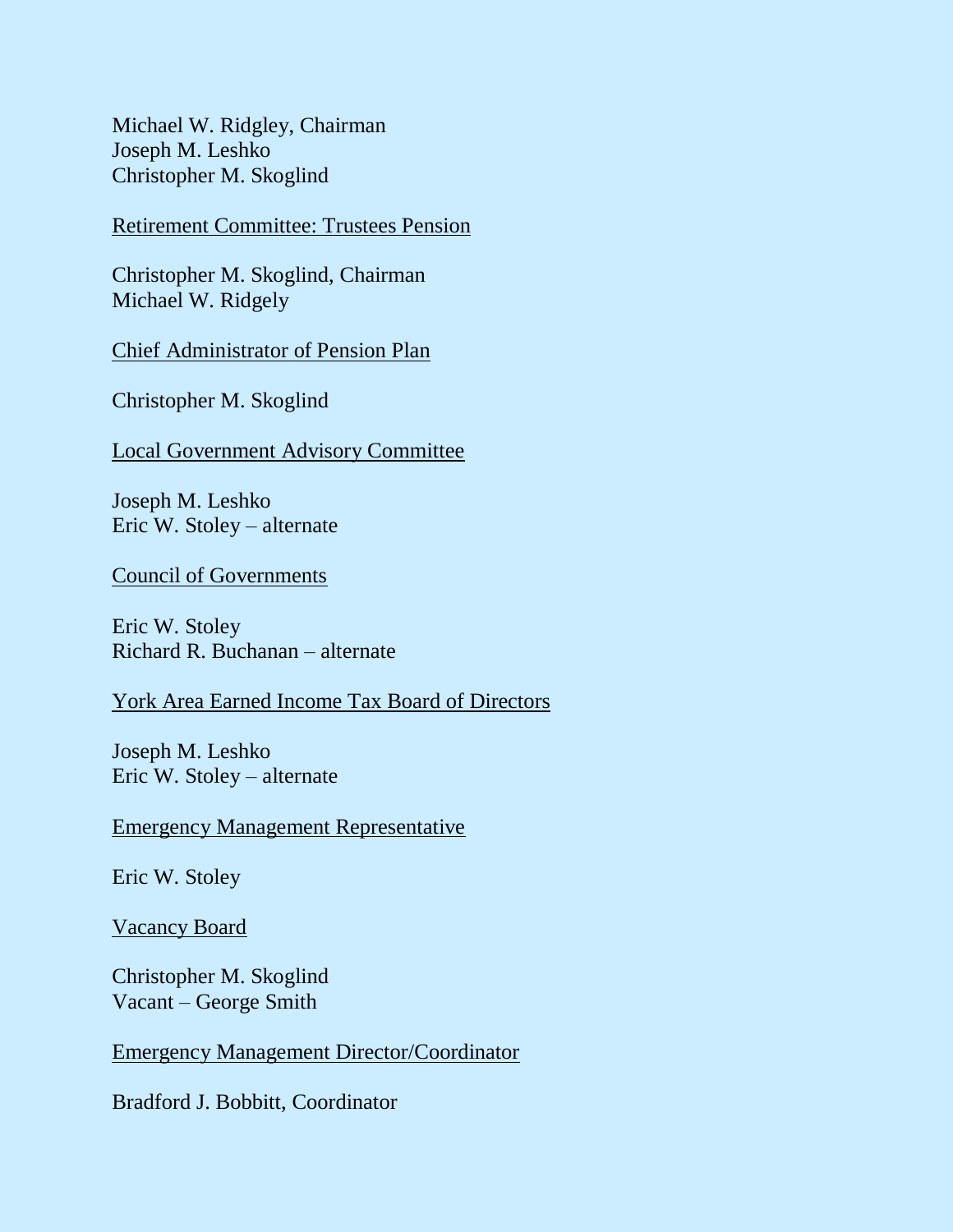Nathan F. Kirschman – assistant

Southern Police Commission

James W. Reedy, Mayor Richard R. Buchanan, Council Representative Paul O. Crouse, Citizen Representative

Civil Service

Richard Hornberger

Police Pension Committee

James W. Reedy, Mayor Paul O. Crouse

SYC Regional Planning Commission

Eric W. Stoley George Smith, alternate

SYC Regional Recreation Board

Joseph M. Leshko, Council Representative Michael Sharkey, Citizen Representative

Tax Payers Bill of Rights

Eric W. Stoley

All were in favor of the above appointments.

#### **Adopt Ordinance #2002-1 – Increasing Fees for Tax Collector**

R. Buchanan moved to adopt Ordinance 2002-1 increasing the charges for duplicate tax bills, certifications and other fees.

E. Stoley and S. DiPaula seconded. The motion carried with all in favor.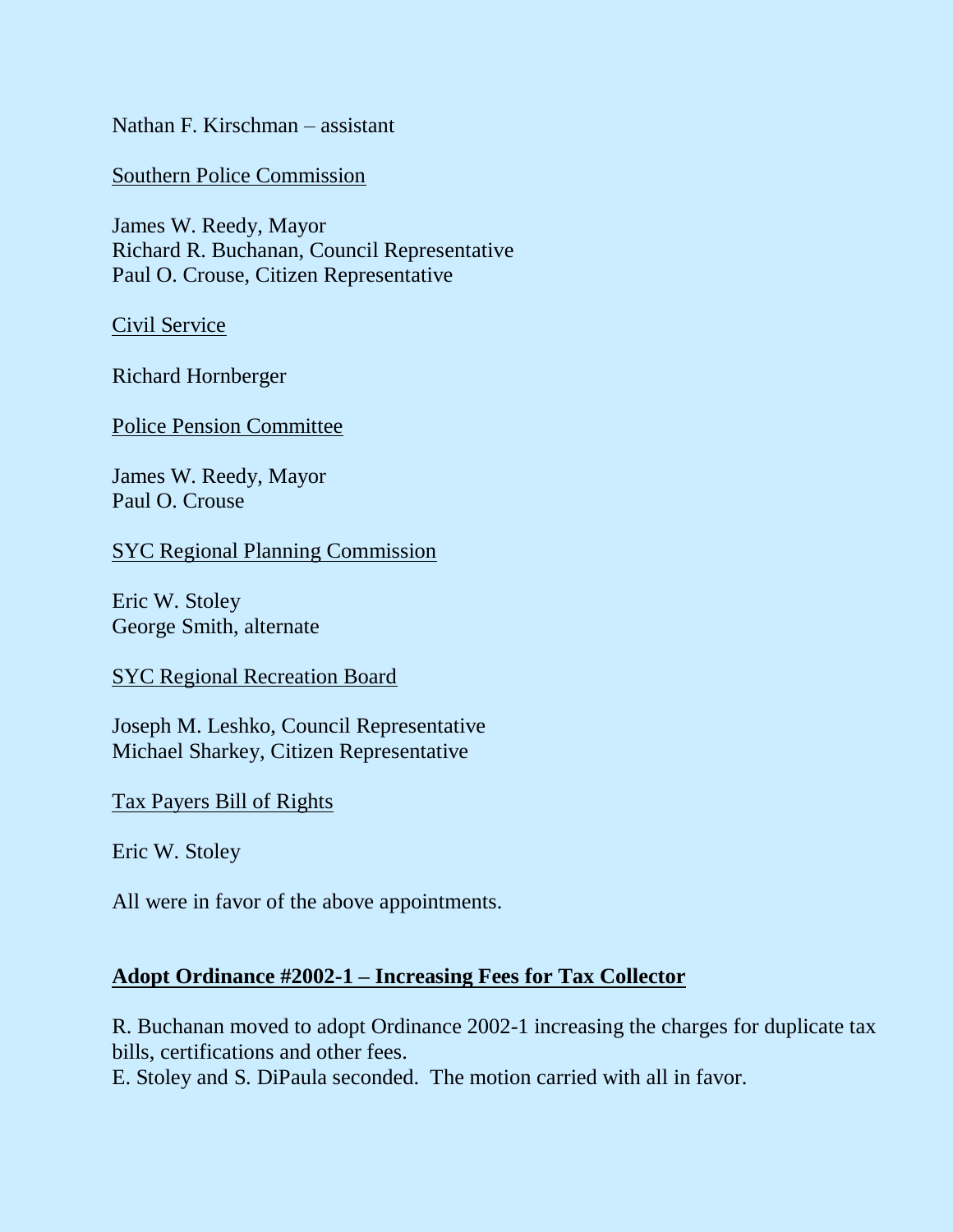# **CITIZEN'S COMMENTS**

# **APPROVAL OF MINUTES**

M. Ridgely moved to approve the minutes of the December 12 and 27 meetings. C. Skoglind seconded. The motion carried with all in favor.

# **APPROVAL OF EXPENDITURES AND REPORT OF ACCOUNTS**

The December expenditures and report of accounts will be approved at the February meeting.

# **BILLS**

- York County Planning Commission  $-1^{st}$  invoice for regional transportation study \$89.73
- James R. Holley & Assoc. pavilion reconstruction \$721.68; sanitary sewer replacement in Southern Farms \$1,525.06; general engineering \$1,099.67; Valley Road pump station \$408.00; streets 2002 \$237.83; sanitary sewer repairs in Southern Farms \$1,209.50

S. DiPaula moved to approve payment of the above bills.

R. Buchanan seconded. The motion carried with all in favor.

## **SUBDIVISION & LAND DEVELOPMENT BUSINESS**

## **REPORTS**

## Zoning Officer/BOCA Inspector

The reports for December are on file.

# **OTHER REPORTS**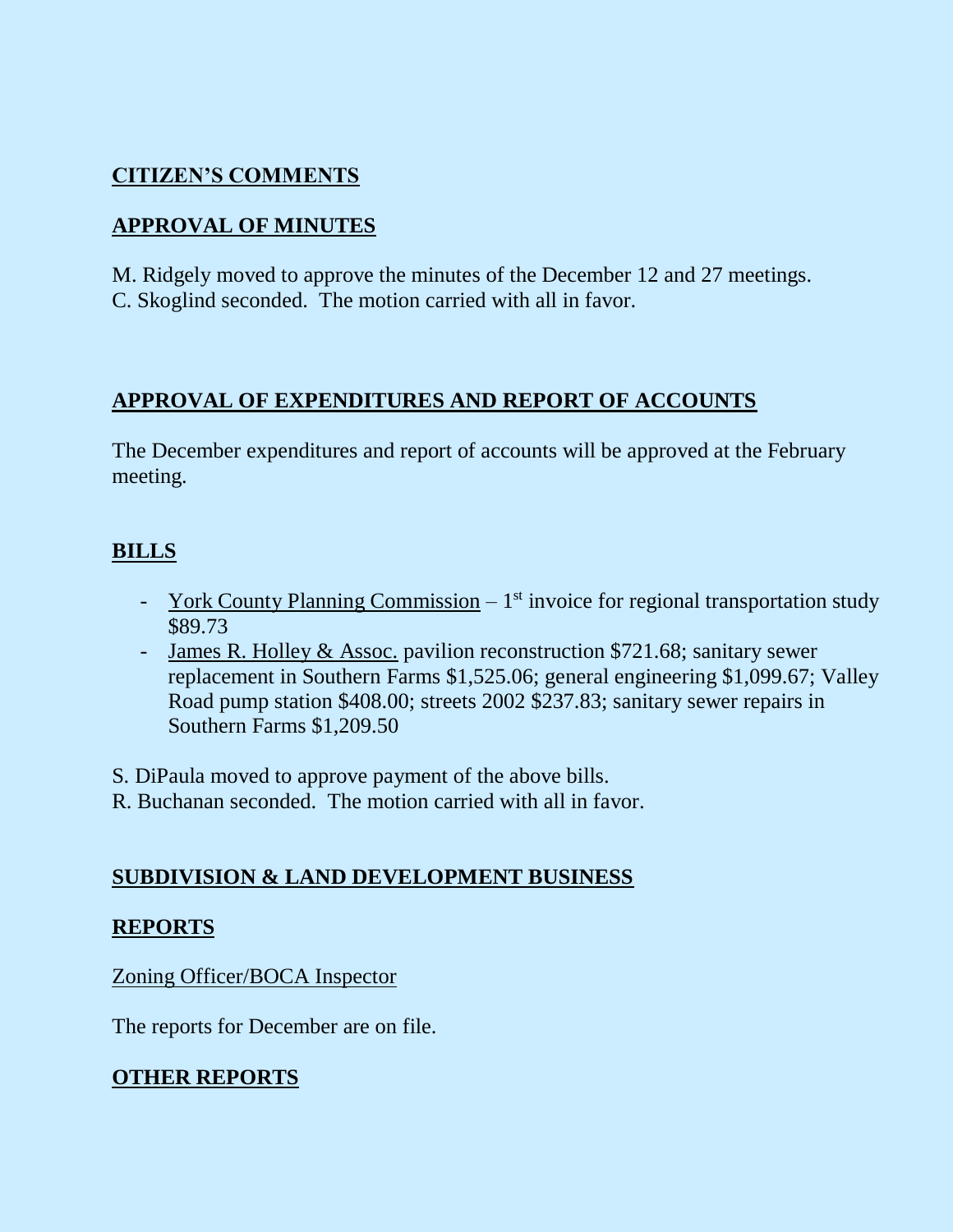## **Water & Sewer** – Richard R. Buchanan

## Water System Security

In the wake of the September 11 attacks, we may have to conduct vulnerability studies on our water system to evaluate system security. The EPA will require any water company serving a population of over 3,300 to conduct the study within two years. Grant money will be available and the Borough will be updated on the status of the assessment.

#### Fire Hydrants

There are approximately 24 hydrants in the Southern Farms and the Krout Developments that have backwards threads. Instead of turning the stem counter clockwise to open, the hydrant opens clockwise. The Fire Department is requesting the hydrants be uniform. The Public Works Department can change the stem for \$600.00 each for a total of \$14,400.00. Some of the hydrants need new valves.

Brian was asked to install a couple of valves this year and to change the stems over the next few years. The hydrants that have backwards thread should be painted a different color and the fire departments should be alerted as to why they're a different color.

## **Public Roads & Lighting**

#### 2001 Roadwork

Pflumm Contractors finished the work on West Forrest Avenue and may be paid the remaining balance.

A check will be mailed to Pflumm Contractors for the balance due.

#### Kreeger Alley

Harold Trimpey will cut the tree down this winter so the alley may be paved this spring.

Low Branches

There are some low branches that are hindering snow removal.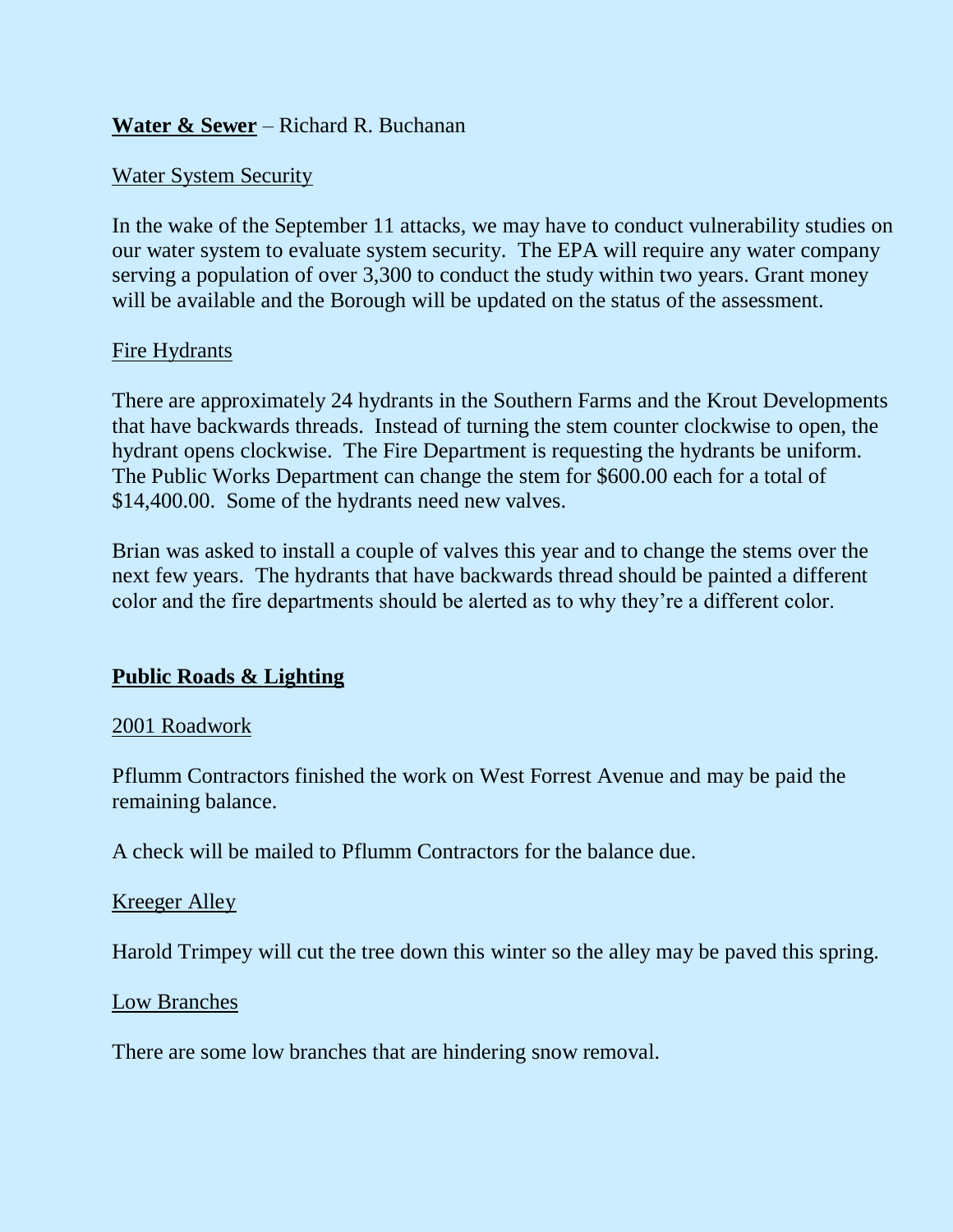# **Public Lands & Buildings and Finance** – Michael W. Ridgely

## Signs

A new sign for the municipal building was donated by Signs by Sal and he is proposing "Welcome to Shrewsbury" signs at both ends of the Borough at a price of \$1,100.00 each. Brian would like a sign for the Public Works building at a price of \$210.00. Council authorized the purchase of a sign for the Public Works building.

## Loss Control Requirements

The loss control representative from Penn National Insurance Company recently visited and made the following recommendations: routine inspections of the road signs, street lights and traffic lights; lit emergency signs at both entrances in both buildings; updated physicians' panel listing for workers compensation; inspection of playground equipment on a routine basis.

An electrician will be contacted to adjust the exit signs in the municipal building to be lit constantly but the Public Works building is not a public access building. The other items are being considered.

## **ENGINEER'S REPORT**

## New Wells at Silbaugh/Glatfelter (springs)

The two new wells will yield 70 gallons per minute or 100,000 gallons per day. The existing pump house is showing its age and a proposal was made to erect a new pump house to the west at one of the new well points. This facility would be built like the one at the Woodlyn Well and would include a bulk chemical storage. The developer would pay for a portion. Jim Holley will review the development agreement and determine the Borough's cost. Brian will prepare a list of what is needed to upgrade the existing pump house.

## Sewer Cost Sharing Report

Jim Holley said he was able to reduce the underpayment from 2001 from \$65,000 down to \$42,000. We will ask for the budget in September. The Water and Sewer Committee was asked to review New Freedom Borough's budget to get a better idea of how they break the costs down.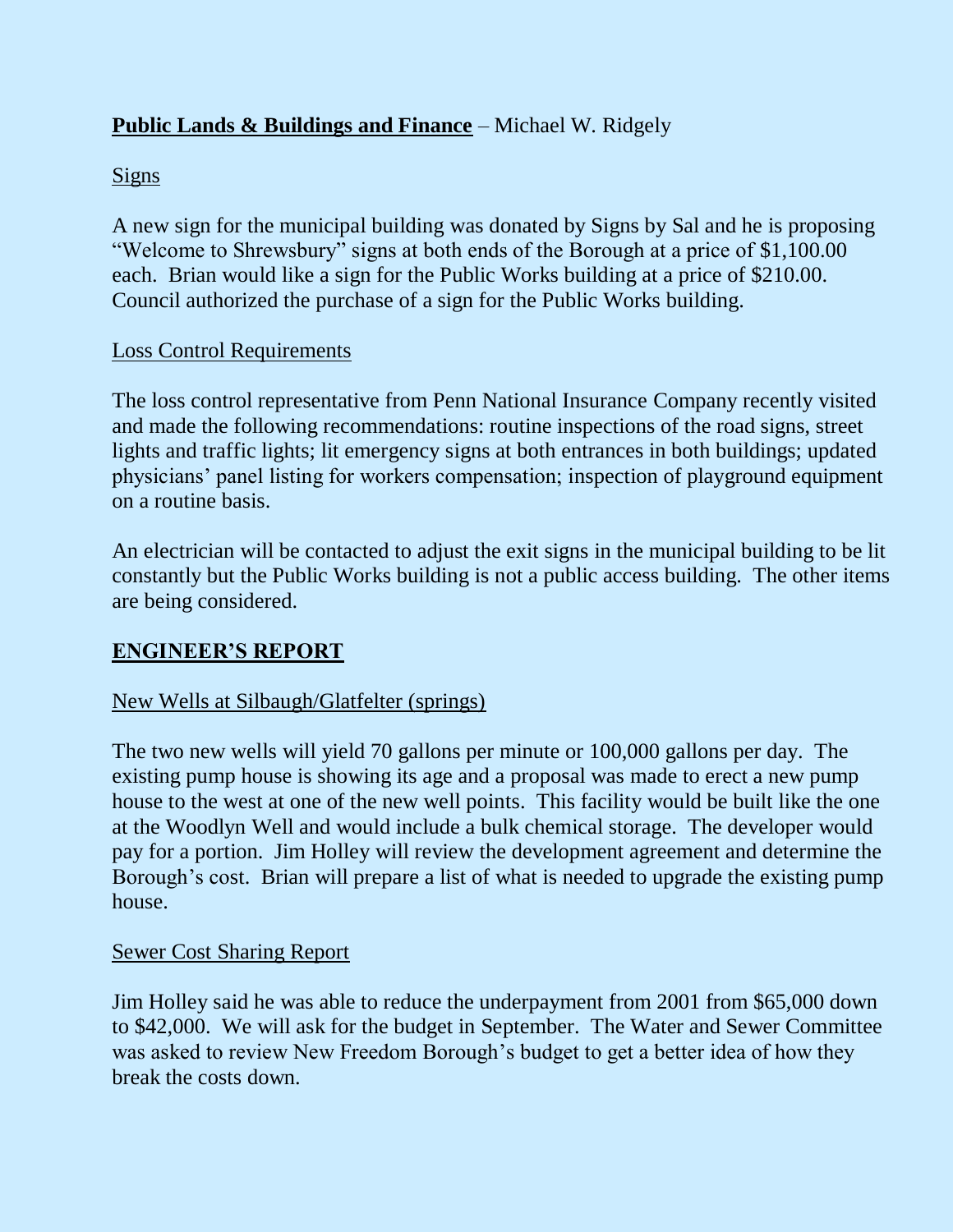# **SOLICITOR'S REPORT**

## Adelphia Cable Franchise Agreement

Jeff Rehmeyer said he was contacted by the staff attorney, who indicated that he would be speaking with the local general manager to begin efforts to address the concerns raised by the Borough.

## Allied Trailer Sales & Rentals

Jeff forwarded the executed Settlement and Release Agreement and Addendum to their attorney. Allied reported the potential claim of Doreen Smith to their insurance carrier.

**Public Safety, Welfare and Personnel** – Salvatore A. DiPaula, Jr.

## Fifth Public Works Position

Twenty-five applications have been received to date.

## **Secretary's Report** – Cindy L. Bosley

## Health Insurance

Our current plan will not be renewed on the renewal date of October 1. The Secretary will begin shopping around this summer for other insurance.

## **York Area Earned Income Tax Bureau**

## **Recreation Board/Regional Recreation Board** – Eric W. Stoley

The Board has not met so far this year.

## **Planning Commission/Regional Planning Commission** – Eric W. Stoley

**Southern Regional Police Commission** – Richard R. Buchanan